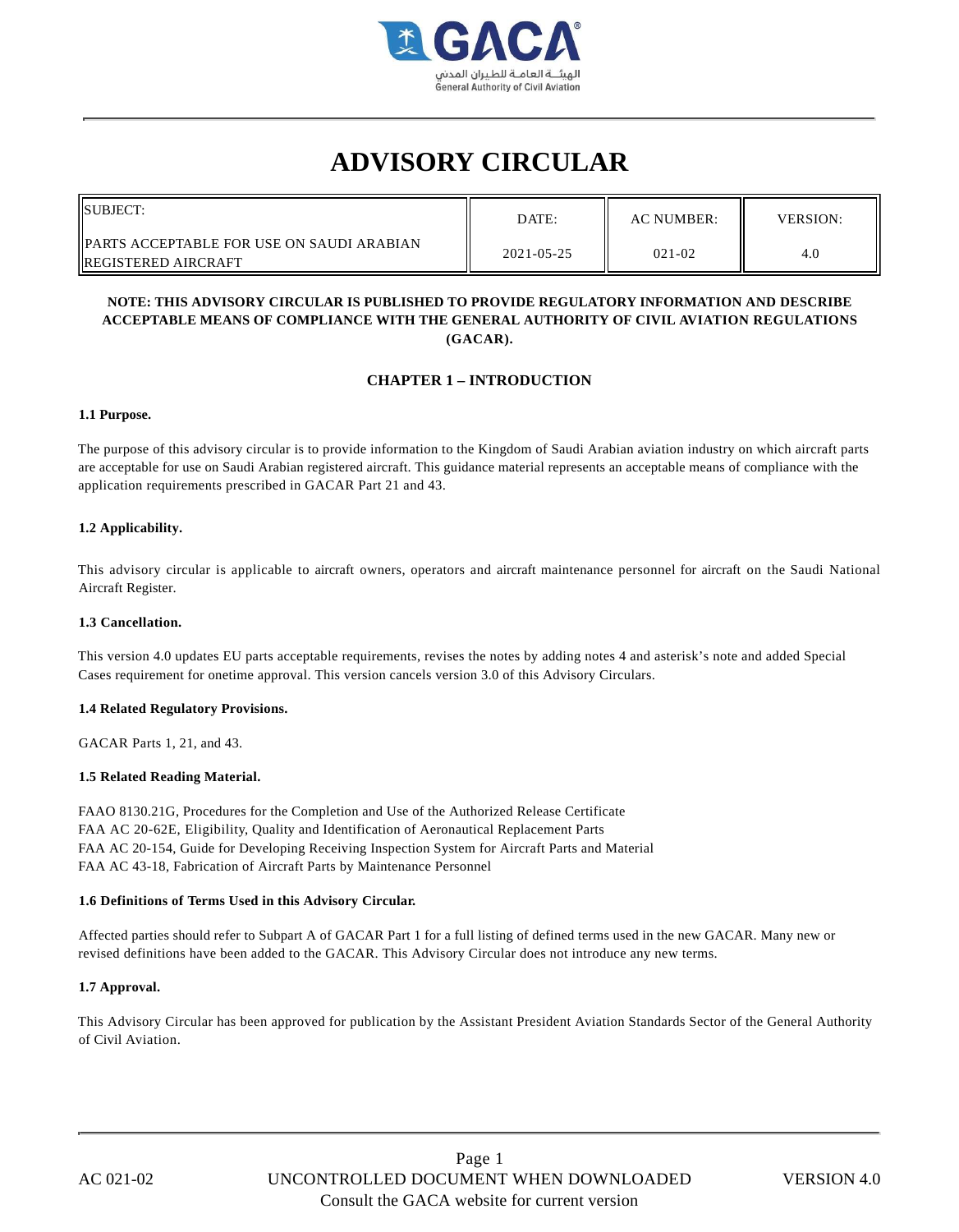

## **CHAPTER 2 – PARTS ACCEPTABLE FOR USE ON SAUDI ARABIAN REGISTERED AIRCRAFT**

#### **2.1 General.**

This chapter summarizes essential information concerning parts acceptable for use on Saudi Arabian registered aircraft.

#### **2.2 Acceptable Parts.**

Table 2.1 summarizes the parts acceptable for use on Saudi Arabian registered aircraft. For concerns or questions concerning the information presented in Table 2.1 interested persons should contact the Airworthiness Division of the General Authority of Civil Aviation.

| <b>Kind of Part</b>     | <b>Source</b><br><b>Country</b> | <b>Authorized Release</b><br><b>Certificate</b>                                                                                                                                                                                                                                                                                                                                                                                                                                              | <b>GACAR</b><br><b>Reference</b> | <b>Remarks</b>                                                                        |
|-------------------------|---------------------------------|----------------------------------------------------------------------------------------------------------------------------------------------------------------------------------------------------------------------------------------------------------------------------------------------------------------------------------------------------------------------------------------------------------------------------------------------------------------------------------------------|----------------------------------|---------------------------------------------------------------------------------------|
| New parts $1, 3$        | <b>USA</b>                      | FAA Form 8130-3                                                                                                                                                                                                                                                                                                                                                                                                                                                                              | § 21.261                         |                                                                                       |
|                         |                                 | (Block 13 Completed)                                                                                                                                                                                                                                                                                                                                                                                                                                                                         | § 21.263                         |                                                                                       |
|                         | EU                              | <b>EASA Form 1</b>                                                                                                                                                                                                                                                                                                                                                                                                                                                                           | \$21.261                         |                                                                                       |
|                         |                                 | (Block 13 Completed)                                                                                                                                                                                                                                                                                                                                                                                                                                                                         | \$21.263                         |                                                                                       |
|                         | Other                           | (1) Must be covered under the scope<br>of the BASA agreement between the<br>US or KSA and the exporting country<br>(2) Must be accompanied by a<br>completed airworthiness approval<br>document (for example, FAA 8130-3,<br>EASA Form 1 or UK CAA Form 1);<br>and,<br>(3) Must have an airworthiness<br>document that certifies that the<br>materials, parts, or appliances are<br>eligible for installation on the bilateral<br>country's product exported to the<br>United States or KSA. | \$21.261<br>\$21.263             |                                                                                       |
|                         | Any                             | Type certificate holder written<br>authorization and declaration that it<br>was approved under the production<br>certificate issued by the State of<br>Design.                                                                                                                                                                                                                                                                                                                               | § 21.261<br>\$21.263             | Direct ship.                                                                          |
| Used parts <sup>2</sup> | <b>USA</b>                      | FAA Form 8130-3<br>(Block 14 Completed)                                                                                                                                                                                                                                                                                                                                                                                                                                                      | \$21.261<br>\$21.263             | Complete engines and propellers<br>excluded.*                                         |
|                         | EU                              | EASA Form 1<br>(Block 14 Completed)                                                                                                                                                                                                                                                                                                                                                                                                                                                          | \$21.261<br>\$21.263             | Complete engines and propellers<br>excluded.*                                         |
|                         | <b>KSA</b>                      | GACA Form 8130-3<br>(Block 14 Completed)                                                                                                                                                                                                                                                                                                                                                                                                                                                     |                                  | This is the only acceptable<br>certification for complete engines<br>and propellers.* |

# **Table 2.1 - Parts Acceptable For Use on Saudi Arabian Registered Aircraft**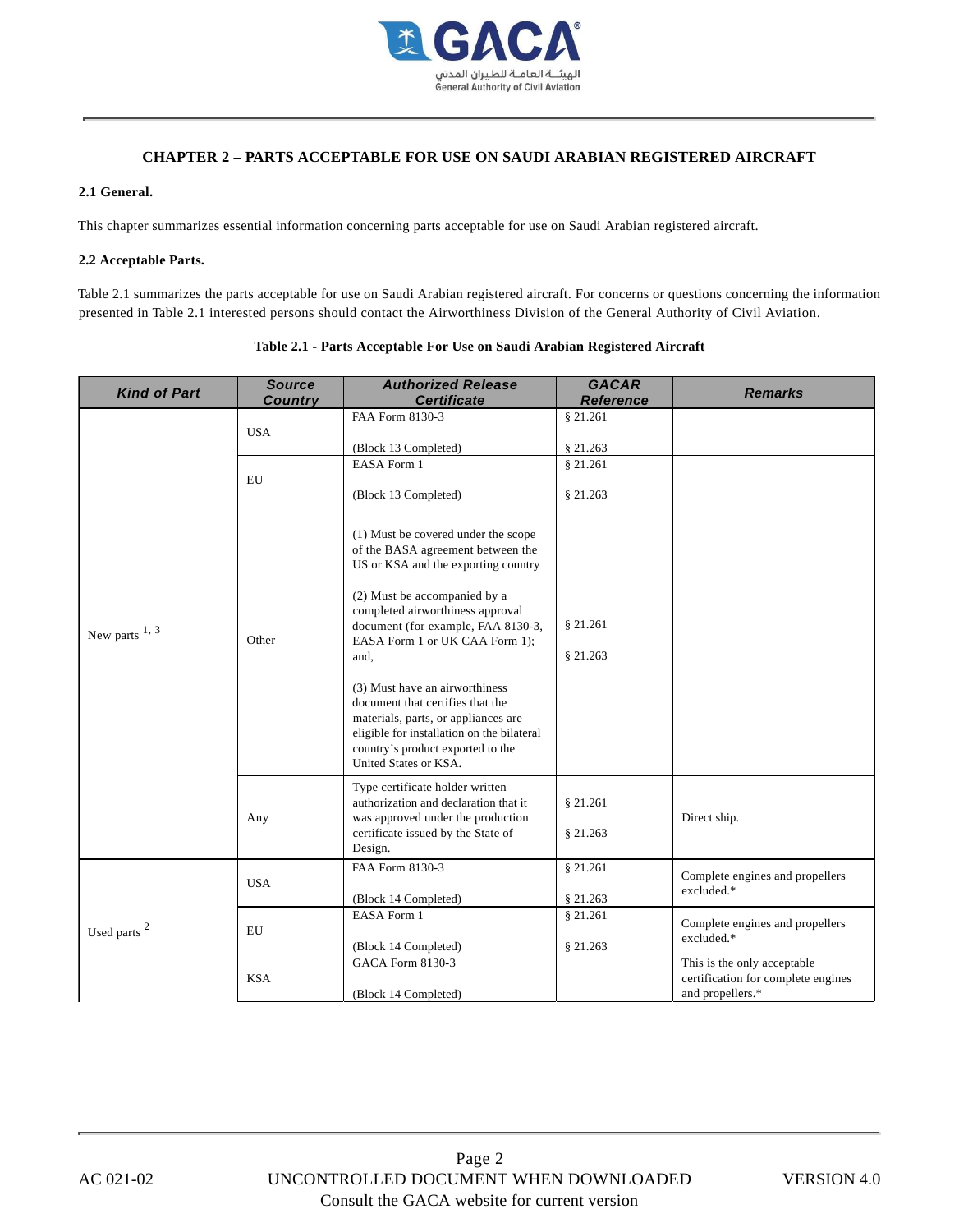

|                              | Other      | (1) Must be covered under the scope<br>of the BASA agreement between the<br>US or KSA and the exporting country<br>(2) Must be accompanied by a<br>completed airworthiness approval<br>document (for example FAA 8130-3,<br>EASA Form 1 or UK CAA Form 1)<br>and,<br>(3) Must have an airworthiness<br>document that certifies that the<br>materials, parts, or appliances are<br>eligible for installation on the bilateral<br>country's product exported to the<br>United States or KSA. | \$21.263            | Complete engines and propellers<br>excluded.*                                                      |
|------------------------------|------------|--------------------------------------------------------------------------------------------------------------------------------------------------------------------------------------------------------------------------------------------------------------------------------------------------------------------------------------------------------------------------------------------------------------------------------------------------------------------------------------------|---------------------|----------------------------------------------------------------------------------------------------|
| Owner produced parts         | <b>KSA</b> | Certificate of Conformance                                                                                                                                                                                                                                                                                                                                                                                                                                                                 | § 21.15             | Only for installation on owner's<br>aircraft.Must be produced in<br>accordance with approved data. |
|                              | <b>USA</b> | FAA Form 8130-3                                                                                                                                                                                                                                                                                                                                                                                                                                                                            | § 21.13             |                                                                                                    |
|                              |            | (Block 13 Completed)                                                                                                                                                                                                                                                                                                                                                                                                                                                                       | \$21.263            |                                                                                                    |
|                              |            | EASA Form 1                                                                                                                                                                                                                                                                                                                                                                                                                                                                                | § 21.13             |                                                                                                    |
|                              | EU         |                                                                                                                                                                                                                                                                                                                                                                                                                                                                                            |                     |                                                                                                    |
|                              |            | (Block 13 Completed)<br>GACA Form 8130-3                                                                                                                                                                                                                                                                                                                                                                                                                                                   | \$21.263            |                                                                                                    |
|                              | <b>KSA</b> |                                                                                                                                                                                                                                                                                                                                                                                                                                                                                            | § 21.13             |                                                                                                    |
|                              |            | (Block 13 Completed)                                                                                                                                                                                                                                                                                                                                                                                                                                                                       |                     |                                                                                                    |
| PMA parts                    | Other      | (1) Must be covered under the scope<br>of the BASA agreement between the<br>US or KSA and the exporting country<br>(2) Must be accompanied by a<br>completed airworthiness approval<br>document (for example FAA 8130-3,<br>EASA Form 1 or UK CAA Form 1);<br>and<br>(3) Must have an airworthiness<br>document that certifies that the<br>materials, parts, or appliances are<br>eligible for installation on the bilateral<br>country's product exported to the<br>United States or KSA. | § 21.13<br>§ 21.263 |                                                                                                    |
| TSO' d articles <sup>+</sup> | <b>USA</b> | FAA Form 8130-3                                                                                                                                                                                                                                                                                                                                                                                                                                                                            | § 21.13             |                                                                                                    |
|                              |            |                                                                                                                                                                                                                                                                                                                                                                                                                                                                                            |                     | TSOA articles                                                                                      |
|                              |            | (Block 13 Completed)                                                                                                                                                                                                                                                                                                                                                                                                                                                                       | \$21.263            |                                                                                                    |
|                              | EU         | EASA Form 1                                                                                                                                                                                                                                                                                                                                                                                                                                                                                | § 21.13             | ETSOA articles                                                                                     |
|                              |            | (Block 13 Completed)<br>GACA Form 8130-3                                                                                                                                                                                                                                                                                                                                                                                                                                                   | § 21.263            |                                                                                                    |
|                              | KSA        |                                                                                                                                                                                                                                                                                                                                                                                                                                                                                            | § 21.13             | SATSOA articles                                                                                    |
|                              |            | (Block 13 Completed)                                                                                                                                                                                                                                                                                                                                                                                                                                                                       |                     |                                                                                                    |